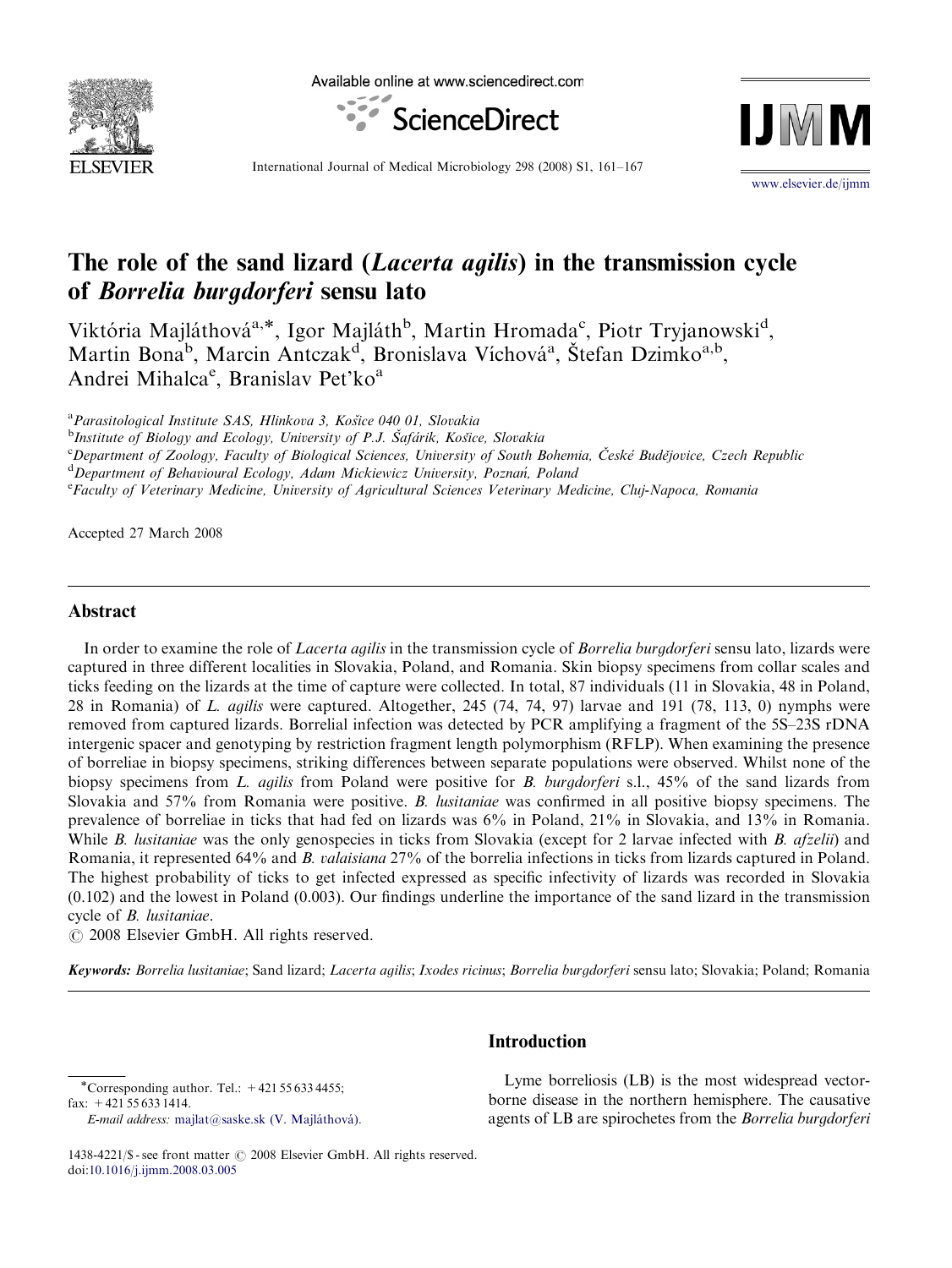sensu lato (s.l.) complex which currently comprises at least 12 genospecies. The main European vector of LB is *Ixodes* ricinus, the most common tick in Europe. Currently, B. burgdorferi s.s., B. garinii, B. afzelii, and B. spielmanii are clearly established as pathogenic to humans [\(van Dam](#page-6-0) [et al., 1993;](#page-6-0) [Wang et al., 1999](#page-6-0); Földvári et al., 2005). B. valaisiana and B. lusitaniae previously considered as non-pathogenic might cause disease as well [\(Collares-](#page-5-0)[Pereira et al., 2004](#page-5-0); [Diza et al., 2004](#page-6-0)). The geographic distribution of *B. burgdorferi* s.l. genospecies in Europe is very variable and can vary even in relatively small areas as well as over time in a given area (Derdáková and Lenčáková, 2005). In endemic areas of Europe, at least 6 Borrelia genospecies may circulate between vertebrate hosts and ticks. *B. afzelii* and *B. garinii* are the most frequent and the most widely distributed genospecies and occur over the whole of Europe (Hubálek and Halouzka, [1997](#page-6-0)) followed by B. valaisiana and B. burgdorferi s.s. (Derdáková [et al., 2003\)](#page-5-0). B. spielmanii and B. lusitaniae belong to the less abundant genospecies in Europe. Records of B. spielmanii in I. ricinus, in reservoir hosts, and in human patients come from the Netherlands ([Wang](#page-6-0) [et al., 1999](#page-6-0)), the Czech Republic (Derdáková et al., 2003), Germany [\(Richter et al., 2004\)](#page-6-0), and Hungary (Földvári [et al., 2005](#page-6-0)). The prevalence of B. lusitaniae varies in different parts of Europe. While in the Mediterranean basin it represents the dominant or the only genospecies present in I. ricinus ticks, reports from other parts of Europe are rather rare ([Postic et al., 1997;](#page-6-0) [Gern et al.,](#page-6-0) [1999](#page-6-0); [De Michelis et al., 2000](#page-5-0); [Younsi et al., 2001;](#page-6-0) [Sarih](#page-6-0) [et al., 2003](#page-6-0); [Wodecka and Skotarczak, 2005;](#page-6-0) [Poupon](#page-6-0) [et al., 2006](#page-6-0); [Amore et al., 2007\)](#page-5-0). Particular Borrelia genospecies differ in their transmission cycles with different vertebrate taxons as reservoir hosts. Birds are competent reservoir hosts of B. garinii and B. valaisiana ([Humair et al., 1998](#page-6-0); Hanincová [et al., 2003b](#page-6-0)). Rodents serve as reservoir hosts for *B. afzeli*i [\(Humair et al., 1999](#page-6-0); Hanincová [et al., 2003a\)](#page-6-0) and B. *garinii* belonging to the OspA type 4 [\(Postic et al., 1997\)](#page-6-0). The newly described genospecies B. spielmanii is maintained in natural foci by the edible dormouse (Eliomys quercinus) and the fat dormouse (Glis glis) ([Matuschka et al., 1994;](#page-6-0) [Richter](#page-6-0) [et al., 2004\)](#page-6-0). Several lizard species were proved to possess a complement with borreliacidal activity ([Lane and Loye,](#page-6-0) [1989](#page-6-0); [Wright et al., 1998\)](#page-6-0), and therefore the role of lizards in the circulation of *B. burgdorferi* s.l. has been underestimated. Recent studies suggest associations of lizards with *B. lusitaniae* circulation. The reservoir competence of Psammodromus algirus was proven recently [\(Dsouli et al.,](#page-6-0) [2006](#page-6-0)). B. lusitaniae was detected in skin biopsy specimens and blood samples and in larvae and nymphs of I. ricinus removed from green lizards (*Lacerta viridis*) (Majláthová [et al., 2006\)](#page-6-0) and wall lizards (Podarcis muralis) [\(Amore et](#page-5-0) [al., 2007\)](#page-5-0). [Richter and Matuschka \(2006\)](#page-6-0) detected a high prevalence of B. lusitaniae in ticks feeding on L. agilis and Podarcis muralis.

The aim of this study was to demonstrate that the sand lizard (*L. agilis*) contributes to the maintenance cycle of B. burgdorferi s.l. and to compare 3 distinct populations of L. agilis in Europe.

## Materials and methods

## Study area

The study was carried out during summer of 2006 in 3 distinct localities. The first locality was chosen in Martinské Hole Mountains, Slovakia  $(49^{\circ}05'N,$ 18°49'E). The dominant vegetation consisted of European beech (Fagus sylvatica) and silver fir (Abies alba). Beech is mostly mixed with silver fir, Norway spruce (*Picea abies*), and sycamore (Acer pseudoplatanus). The climate is cold with high humidity. Lizards were sampled on the forest edges and clearings. The second sampling area was located near the town Odolanow, Poland (51°34'N, 17°40'E). This study area was characterised by intensively farmed land with a mosaic of arable fields, meadows, and small woodlots and scattered trees and shrubs of different age, with dominance of white willow (Salix fragilis), silver birch (Betula pendula), black poplar (Populus nigra), and pine (Pinus sylvestris). The third locality in the Delta Danube, Romania, was situated on the Sfântu Gheorghe arm of Danube directly at the Black Sea shore  $(44^{\circ}54'N,$ 29°36'E). Local habitats are sandy, covered with feather grass (Stipa spp.), Juncus spp., and other steppe species. Elevated mounds support stands of white willow (Salix alba), black poplar (Populus nigra), alder (Alnus spp.), ash tree (Fraxinus spp.), and oak (Quercus spp.).

#### Lizard species

L. agilis is a short-legged, rather robust, small to medium-sized lizard (up to 90 mm snout-to-vent length) from the family Lacertidae. The sand lizard is a grounddwelling and strongly diurnal species with one of the widest distribution ranges of all reptiles in Europe ([Bischoff, 1984\)](#page-5-0). Sand lizards are largely insectivorous, actively chasing and consuming a range of spiders and insects ([Corbett and Tamarind, 1979\)](#page-5-0). In Slovakia and Poland, *L. agilis agilis*, the subspecies of sand lizard abundant in north-western Europe, was captured in May 2006, and in Romania, L. agilis chersonensis, an east European subspecies preferring dry sandy habitats such as sand dunes, heaths, and meadows with sandy soils, was caught in July 2006.

#### Tick and lizard collection

Sand lizards were captured using landing fishnets, by hand, or by noosing, where a loop made from fishing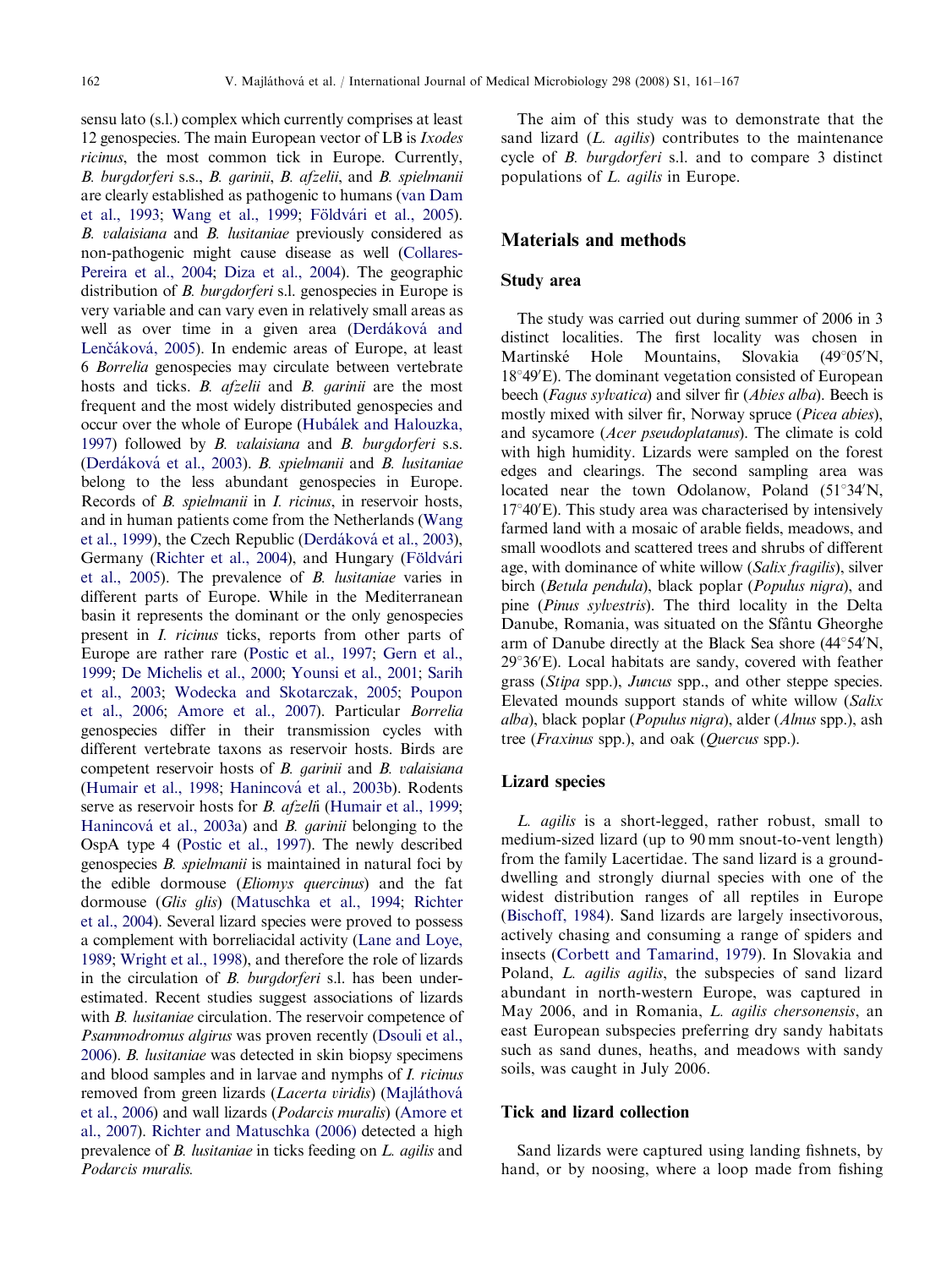nylon was attached to the end of a wooden stick and dangled in front of a lizard, who would be captured upon walking through the loop. Animals were sexed, aged (adult, subadult, juvenile), and examined for the presence of ticks. Ticks were removed with forceps immediately after capture and stored in 70% ethanol.

Tissue samples were taken from each individual. A skin biopsy from collar scales  $(1 \times 1.5 \text{ mm})$  was taken with sterile scissors and put in separate vials with 70% ethanol. Ticks were identified to the species, sexed, and only I. ricinus ticks were further examined for the presence of B. burgdorferi s.l. Questing ticks were collected by flagging the vegetation and stored in 70% ethanol.

#### DNA isolation

Immediately prior to extraction, ticks and tissues were dried for 30 min to evaporate the ethanol. Each sample was cut with a disposable sterile scalpel.

Genomic DNA from lizard's scales and ticks was isolated by alkaline hydrolysis [\(Guy and Stanek, 1991\)](#page-6-0). Incubation time was extended from 5 to 30 min. Isolated DNA was stored at  $-20$  °C.

## **PCR**

PCR amplification was performed in a total of  $25-\mu l$ reaction mixture of a MasterTaq DNA polymerase kit (Eppendorf AG, Hamburg, Germany) containing 10.4 ml of deionized water,  $5 \mu$ l of  $5 \times$  TaqMaster PCR Enhancer,  $2.5 \mu l$  of  $10 \times$  Taq buffer (with 15 mM  $Mg^{2+}$ ), 1.5 µl of a 25-mM solution of Mg(OAc)<sub>2</sub>, 0.1 µl of Taq DNA polymerase  $(5 U/µl)$ ,  $(0.5 µl)$  of dNTP-mix (10 mM) (Fermentas, Vilnius, Lithuania),  $1.25 \mu$ l of each primer  $(10 \text{ pmole/µl})$  (Invitrogen, Paisley, Scotland), and  $2.5 \mu$ l of DNA template. In order to verify that DNA had been successfully isolated from each tick, primers for the fragment of the tick's mitochondrial cytochrome b gene (620 bp) were used ([Black and Roehrdanz, 1998\)](#page-5-0). Negative samples were excluded from further analysis. Positive samples were examined for the presence of B. burgdorferi s.l. by amplifying a portion of the 5S  $(rrfA)$ –23S  $(rrlB)$  rDNA intergenic spacer (Derdáková [et al., 2003\)](#page-5-0). The PCR products were electrophoresed on a 1% agarose gel, stained with ethidium bromide, and visualized with a UV transilluminator.

# Restriction fragment length polymorphism (RFLP) analysis

The positive PCR products of the 5S–23S rDNA intergenic spacer regions were further analyzed by RFLP. Previously extracted DNA of B. afzelii, B. garinii, B. valaisiana, B. burgdorferi s.s., and B. lusitaniae were used as positive controls. For each positive sample,  $13 \mu$ l of amplified DNA was digested at  $65^{\circ}$ C overnight in a solution containing 5 U of Trul I (300 U/ml) and  $1 \times$ Buffer R (Fermentas). Electrophoresis was carried out in  $16\%$  polyacrylamide gel at  $150V$  for 3h. The gels were stained with SYBR Gold nucleic acid gel stain (Molecular Probes, Leiden, The Netherlands) for 20 min, and bands were visualized with a UV transilluminator (Derdáková [et al., 2003\)](#page-5-0).

All procedures, DNA isolation, PCR, and electrophoresis were performed in separate rooms using different pipettes and racks, wearing separate coats and disposable gloves in each laboratory to prevent carry-over contamination and to avoid false-positive results. PCR mixture was prepared in a sterile PCR box. All liquid handling procedures were performed using disposable sterile filter tips. In each DNA isolation and PCR reaction, the negative control (water) was included.

#### Data analysis and statistics

To estimate the probability of a tick becoming infected after engorging on a green lizard and to measure the degree of infectiousness of infected animals, the specific infectivity  $I<sub>s</sub>$  ([Mather et al., 1989\)](#page-6-0) and the transmission coefficient  $\beta_{H-T}$  (Hanincová [et al., 2003a\)](#page-6-0) were calculated. Individual infectivity  $(i)$  is defined as the proportion of infected larvae derived from an individual lizard ( $i = l_i/l_h$ ;  $l_i$  is the number of larvae that become infected and  $l<sub>h</sub>$  is the total number of larvae derived from that host). The specific infectivity  $(I<sub>S</sub>)$ of a reservoir host species is defined as the sum of individual infectivities and the number of individuals sampled  $(I_S = \sum i_S/n_S; n$  is the number of individuals captured). The host-to-tick transmission coefficient ( $\beta_{H-T}$ ) is defined as the portion of the sum of individual infectivities and the number of lizards that infected at least one larva ( $\beta_{H-T} = \Sigma i_S/n_{iS}$  ( $n_i$  is the number of individual hosts that gave rise to at least one infected tick). Differences in the prevalence of borreliae in ticks and skin biopsies were evaluated statistically using the chi square test  $(\chi^2)$  and a value of  $p \le 0.05$  was considered as significant.

# **Results**

# Captured lizards and infestation with Ixodes ricinus ticks

During the study, 87 sand lizards were captured at 3 localities in Europe and examined for the presence of I. ricinus ticks.

In Slovakia, 11 (6 females, 2 males, and 3 juveniles) sand lizards were captured. Each lizard was infested by ticks. Altogether, 152 I. ricinus (74 larvae, 78 nymphs) were removed ([Table 1](#page-3-0)). The mean infestation was 13.8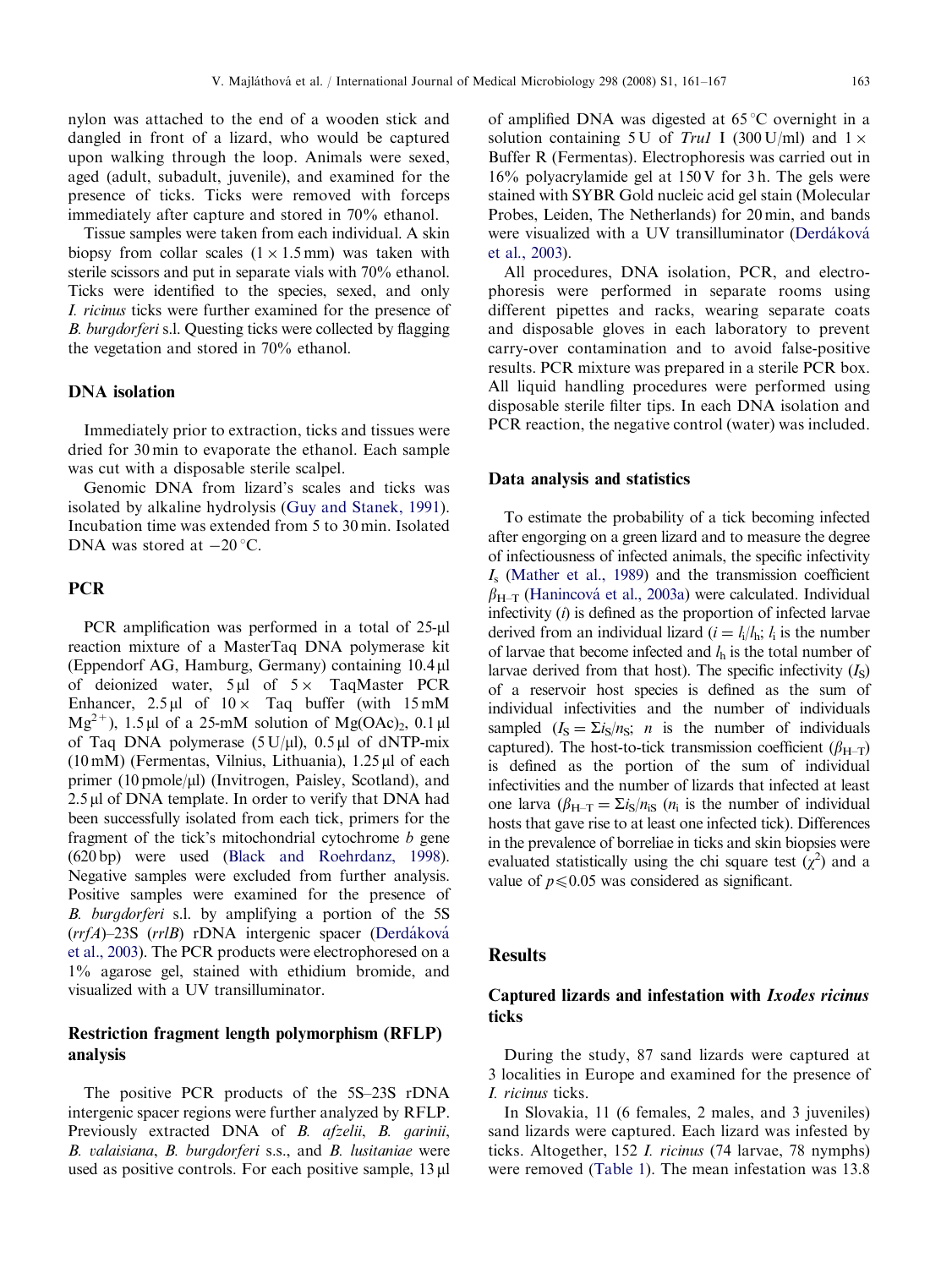<span id="page-3-0"></span>ticks per lizard. The highest number of ticks collected from a single lizard, an adult female, was 29.

Totally, 48 sand lizards (16 females, 16 males, 16 juveniles) were captured in Poland, 32 of which (11 females, 9 males, 12 juveniles) were infested with ticks (prevalence of infestation: 67%). The mean infestation was 5.8 ticks per lizard. Altogether, 187 I. ricinus ticks (74 larvae, 113 nymphs) were collected (Table 2). The highest number of ticks collected from a single lizard, an adult female, was 46.

A total of 28 individuals of L. agilis (20 females, 8 males) were captured in Romania, and 50% of them were infested with ticks. The mean infestation was 6.9 ticks per lizard. Altogether, 97 I. ricinus ticks – only larvae – were collected. The highest number of ticks collected from a single lizard, an adult female, was 29.

# Prevalence of Borrelia burgdorferi sensu lato in lizards and feeding ticks

Altogether, 436 I. ricinus ticks and 87 skin biopsy specimens from collar scales were collected from lizards at three selected localities and further analyzed for the presence of B. burgdorferi s.l.

Out of 152 ticks that had fed on L. agilis in Slovakia, 32 (21%) were found to be infected with B. burgdorferi s.l. A higher prevalence of borreliae was detected in the nymphs (35%) than in the larvae (7%) ( $\chi^2 = 17.33$ ,  $df = 1$ ,  $p \le 0.001$ ). The only detected genospecies in nymphs was *B. lusitaniae*. The same genospecies was found in 3 out of 5 positive larvae, the remaining 2 infections were caused by B. afzelii (Table 1). Out of 11 skin biopsies, 5 tested positive for borreliae. RFLP genotyping showed B. lusitaniae profile in all 5 samples.

Out of 187 examined ticks removed from sand lizards in Poland, infection prevalence reached 6%. B. lusitaniae was the dominant genospecies and was present in 7 of the positive samples and 3 others belonged to B. valaisiana (Table 2). The infection prevalence between nymphs and larvae differed significantly ( $\chi^2$  = 4.45, df = 1, p = 0.03). In total, 48 skin biopsy specimens were obtained and examined for the presence of *B. burgdorferi* s.l. None of the skin biopsies revealed a positive result.

In Romania, only larvae were feeding on sand lizards at the time of capture. Altogether, 13 out of 97 removed I. ricinus larvae tested positive. The only detected genospecies was *B. lusitaniae*. Additionally, 28 skin biopsies from collar scales were examined. The PCR product was present in 16 samples and again only B. lusitaniae was detected.

When comparing the 3 selected localities, the prevalence of *B. burgdorferi* infection in ticks feeding on lizards was significantly higher in larvae from Romania than from Poland ( $\chi^2 = 8.11$ , df = 1,  $p \le 0.004$ ). The differences were not significant when comparing Slovakia with Poland ( $\chi^2 = 2.78$ , df = 1, p = 0.095) or Romania  $(\chi^2 = 1.97, \text{ df} = 1, p = 0.161)$ . Differences in the prevalence of borreliae between nymphs removed from lizards in Slovakia and Poland were also significant.

# Prevalence of Borrelia burgdorferi s.l. in questing ticks

A total of 241 ticks (198 nymphs, 25 females, and 18 males) was collected in the Polish locality and examined for *B. burgdorferi* s.l. The total number of *Borrelia*infected ticks was 57 (23.7%) ([Table 3\)](#page-4-0). The highest prevalence was found in females (36%), followed by the

Stage No. of ticks examined No. of positive ticks (%) No. of ticks positive (% of Borrelia-positive ticks) B-lus B-afz B-gar Bb-ss B-val Larvae 74 5 (7) 3 (60) 2 (40) 0 0 0 Nymphs 78 27 (35) 27 (100) 0 0 0 0 Total 152 32 (21) 30 (94) 2 (6) 0 0 0

Table 1. Borrelia burgdorferi s.l. detected in Ixodes ricinus ticks collected from 11 sand lizards (Lacerta agilis) in Slovakia

B-lus: B. lusitaniae; B-afz: B. afzelii; B-gar: B. garinii; Bb-ss: B. burgdorferi sensu stricto; B-val: B. valaisiana.

Table 2. Borrelia burgdorferi s.l. detected in *Ixodes ricinus* ticks collected from 48 sand lizards in Poland

| No. of positive ticks $(\% )$<br>No. of ticks examined |                 | No. of ticks positive $\frac{0}{0}$ of <i>Borrelia</i> -positive ticks) |              |              |                        |  |  |
|--------------------------------------------------------|-----------------|-------------------------------------------------------------------------|--------------|--------------|------------------------|--|--|
|                                                        | $B$ -lus        | $B$ -afz                                                                | B-aar        | $Bb$ -ss     | B-val                  |  |  |
| (1)<br>10(9)                                           | 1(100)<br>6(60) | 0(0)<br>0(0)                                                            | 0(0)<br>(10) | 0(0)<br>0(0) | 0(0)<br>3(30)<br>3(27) |  |  |
|                                                        | 11 (6)          | 7(64)                                                                   | 0(0)         | (9)          | 0(0)                   |  |  |

B-lus: B. lusitaniae; B-afz: B. afzelii; B-gar: B. garinii; Bb-ss: B. burgdorferi sensu stricto; B-val: B. valaisiana.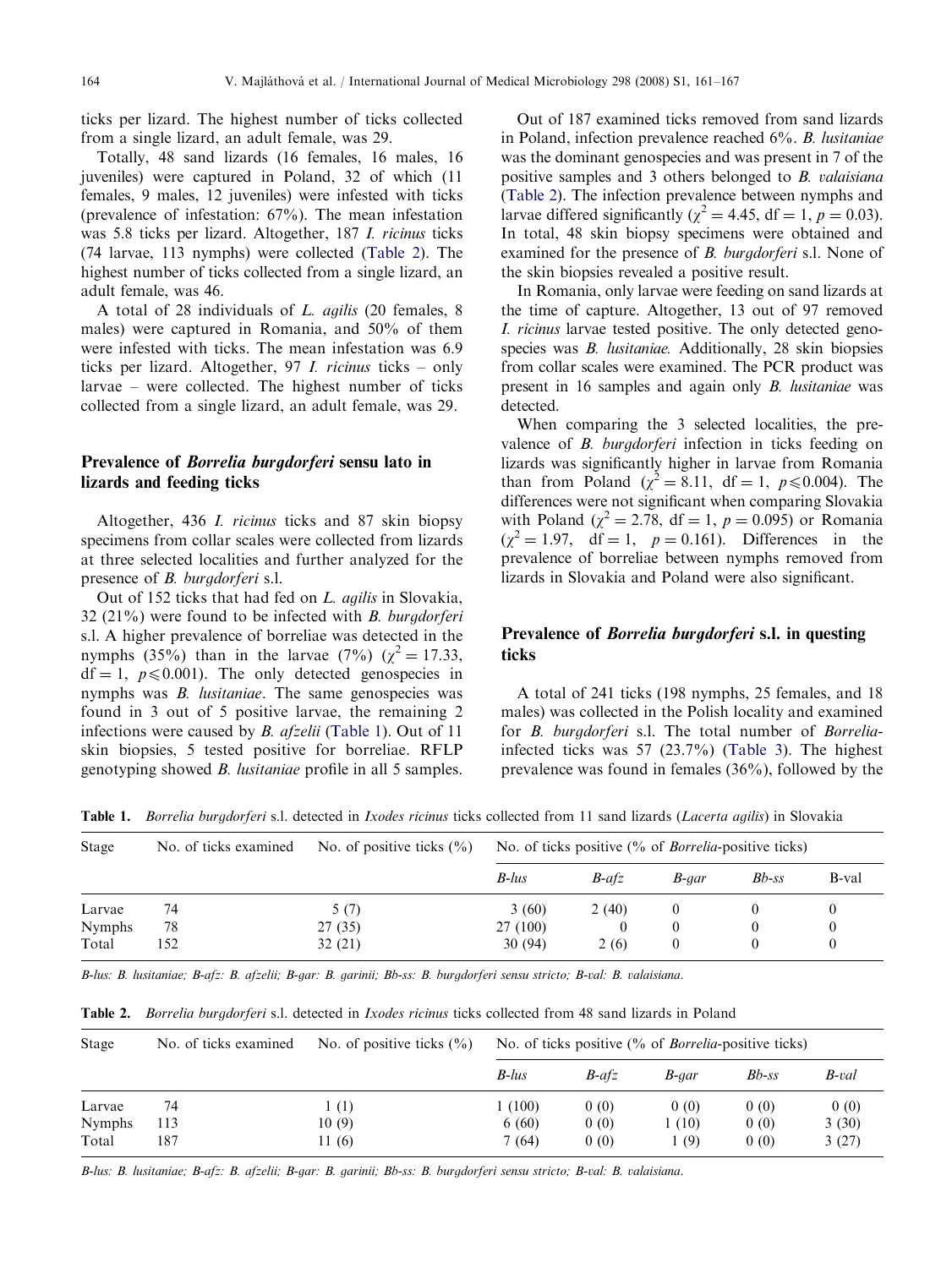| Stage         | No. of ticks<br>examined | No. of positive<br>ticks $(\% )$ | No. of ticks positive $\frac{0}{0}$ of <i>Borrelia</i> -positive ticks) |        |        |          |        |                    |           |
|---------------|--------------------------|----------------------------------|-------------------------------------------------------------------------|--------|--------|----------|--------|--------------------|-----------|
|               |                          |                                  | $B$ -afz                                                                | B-gar  | B-val  | $Bb$ -ss | B-lus  | $B$ -val+ $B$ -aar | $B$ -lus+ |
| <b>Nymphs</b> | 198                      | 44 (22)                          | 16 (36)                                                                 | 10(23) | 5 (11) | 2(5)     | 9(20)  | 1(2)               | 0(0)      |
| Females       | 25                       | 9(36)                            | 4 (44)                                                                  | 0(0)   | 1(11)  | 1(11)    | 2(22)  | 0(0)               | 1(11)     |
| Males         | 18                       | 4(22)                            | 3(75)                                                                   | 0(0)   | 0(0)   | 0(0)     | (25)   | 0(0)               | 0(0)      |
| Total         | 241                      | 57 (23.7)                        | 23(40)                                                                  | 10(18) | 6(11)  | 3(5)     | 12(21) | 1(2)               | 1(2)      |

<span id="page-4-0"></span>Table 3. Prevalences of different genospecies of *Borrelia burgdorferi* s.l. in questing *Ixodes ricinus* ticks in Poland

B-lus: B. lusitaniae; B-afz: B. afzelii; B-gar: B. garinii; Bb-ss: B. burgdorferi sensu stricto; B-val: B. valaisiana; B-val+B-gar: coinfection of B. valaisiana and B. garinii, B-lus+: coinfection of B. lusitaniae with an undetermined borrelia.

males and nymphs (both 22%). The dominant genospecies was *B. afzelii* present in 23 (40%) of all *Borrelia*positive ticks. The second most prevalent genospecies was B. lusitaniae, found in 12 (21%) ticks. B. garinii was found in 10 (18%) ticks.

#### Specific infectivity and transmission coefficient

The specific infectivity  $I<sub>S</sub>$  and the transmission coefficient  $\beta_{H-T}$  as measures of the probability of a larva of becoming infected with B. lusitaniae after engorging on sand lizards were calculated. The relation between the transmission coefficient and specific infectivity reflects the ratio of lizards that gives rise to at least one infected larva  $(\beta_{H-T})$  versus all captured lizards  $(I<sub>S</sub>)$ . The comparison of specific infectivities and the transmission coefficient of different populations of L. agilis sampled in different localities revealed discrepancies (Table 4).

## **Discussion**

The implication and the role of lizards in the maintenance cycle of *B. burgdorferi* s.l. in the field are currently studied intensively. Specific bonds between B. valaisiana as well as B. garinii and birds, and B. afzelii and rodents were described; however, the specific reservoir host for B. lusitaniae was unknown. Recently, Psammodromus algirus, a small lacertid lizard and the dominant host for immature I. ricinus ticks in Tunisia, was proved to be a reservoir host for *B. lusitaniae* ([Dsouli](#page-6-0) [et al., 2006\)](#page-6-0). Moreover, 3 other lizard species (P. muralis, L. viridis, and L. agilis) were shown to be implicated in the transmission of *B. lusitaniae* (Majláthová et al., 2006; [Richter and Matuschka, 2006;](#page-6-0) [Amore et al., 2007](#page-5-0)). In our study, we captured sand lizards in Slovakia, Poland, and Romania and examined the removed ticks from these hosts and skin biopsy specimens from collar scales for the presence of B. burgdorferi s.l. Additionally, questing ticks were flagged in the concerning locality in Poland and examined for borrelia infection as well.

**Table 4.** Specific infectivity  $(I<sub>S</sub>)$  and host-to-tick transmission coefficient ( $\beta_{H-T}$ ) for *Borrelia lusitaniae* in sand lizards captured in different geographic areas

| Genospecies                                        | Males                     |                                                    | Females                  |                                     | Totals                 |                       |
|----------------------------------------------------|---------------------------|----------------------------------------------------|--------------------------|-------------------------------------|------------------------|-----------------------|
|                                                    | $I_{\rm S}$               | $\beta_{\text{H-T}}$ $I_{\text{S}}$                |                          | $\beta_{\text{H-T}}$ $I_{\text{S}}$ |                        | $\beta_{H-T}$         |
| L. agilis (SR)<br>L. agilis (PL)<br>L. agilis (RO) | $\left($<br>0.015<br>0.14 | $\begin{array}{cc} 0 \end{array}$<br>0.166<br>0.38 | 0.19<br>$\Omega$<br>0.07 | 0.56<br>$\theta$<br>0.5             | 0.102<br>0.003<br>0.09 | 0.56<br>0.166<br>0.44 |

SR: Slovakia; PL: Poland; RO: Romania; for further explanation see Materials and methods.

In general, lizards serve as hosts for ticks in localities where both ticks and lizards are present [\(Eisen et al.,](#page-6-0) [2001](#page-6-0); [Scali et al., 2001](#page-6-0); [Dsouli et al., 2006;](#page-6-0) Majláthová [et al., 2006\)](#page-6-0). The intensity of infestation is dependent on host as well as tick activity [\(Scali et al., 2001](#page-6-0)), on host gender, and is influenced by the season [\(Eisen et al.,](#page-6-0) [2001](#page-6-0)). Male lizards generally carry higher tick loads than females in the spring ([Lane and Loye, 1989;](#page-6-0) Tälleklint-Eisen and Eisen, 1999). This phenomenon is probably related to behavioral differences and mating activity ([Scali et al., 2001\)](#page-6-0). Additionally, home ranges of male individuals are larger than those of females and differ between lizard species ([Bauwens et al., 1983](#page-5-0); [Eisen](#page-6-0) [et al., 2001](#page-6-0)). We captured lizards at the end of the mating period in Poland and Slovakia and after the mating period in Romania. The prevalence of infestation was higher in males only in Romania, in Slovakia all captured lizards were infested, and in Poland subadults were infested most frequently followed by males. Interestingly, the mean infestation was the highest in females in all localities. Removed ticks were examined for the presence of *B. burgdorferi* s.l. As B. lusitaniae was indicated to circulate between lizards and ticks in natural foci, we focused on that genospecies. The geographic distribution of B. *lusitaniae* was considered to be restricted to the Mediterranean region with rare focal occurrence in other parts of Europe. [De](#page-5-0) [Michelis et al. \(2000\)](#page-5-0) hypothesized that the distribution of B. lusitaniae is associated with a specific reservoir host abundant especially in that region. This fits to lizards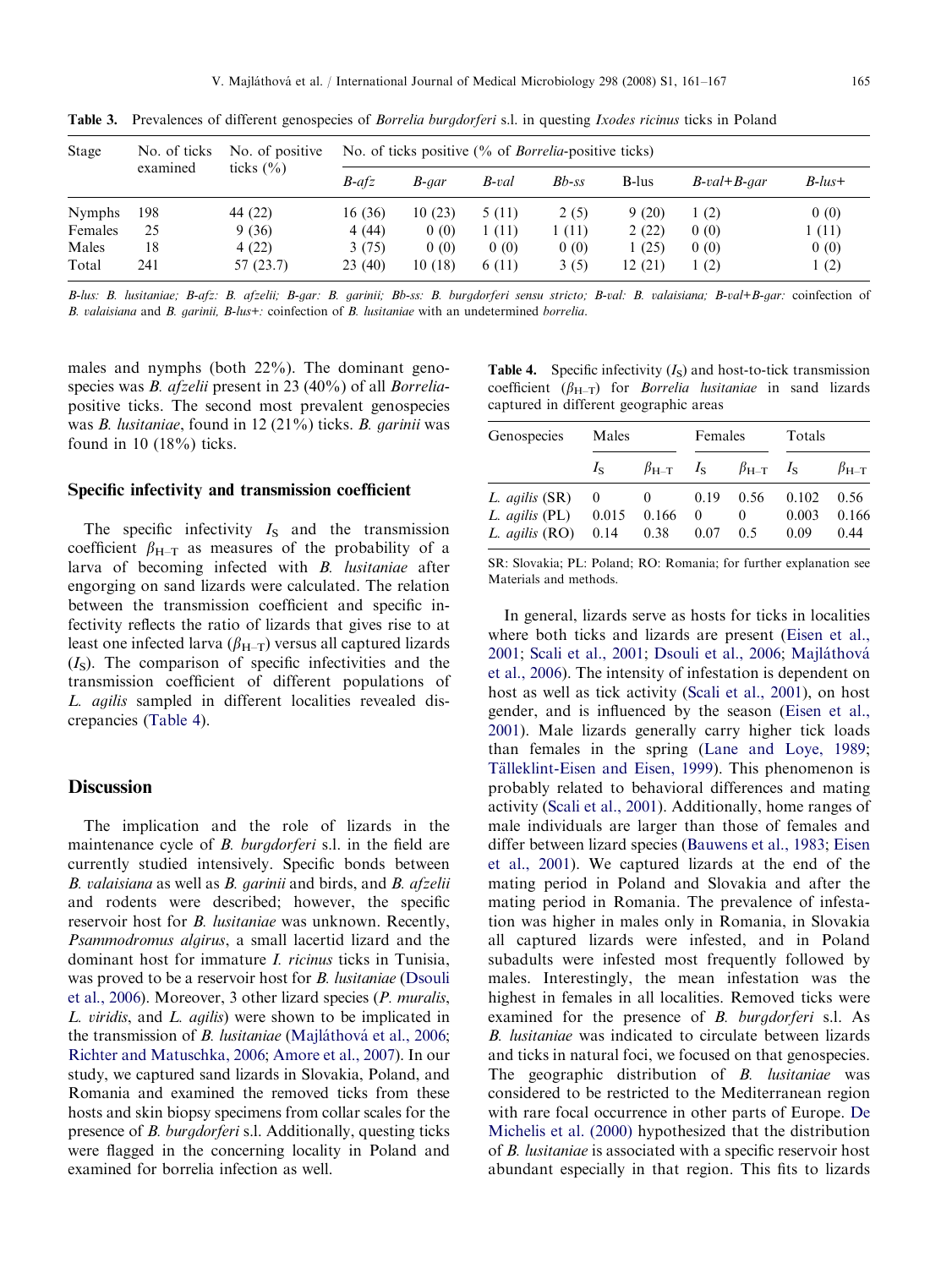<span id="page-5-0"></span>which prefer warm habitats in southern Europe and are less abundant in northern latitudes. Several studies dealing with the heterogeneity of B. burgdorferi s.l. in various localities in Europe revealed that B. lusitaniae is not that rare as it had been thought previously. B. lusitaniae was reported from small numbers of ticks in a few localities in western Slovakia [\(Gern et al., 1999](#page-6-0); Hanincová [et al., 2003b\)](#page-6-0). Koči (2006) detected a fraction of 21% of Borrelia-positive I. ricinus nymphs and adult ticks infected with B. lusitaniae (corresponding to an infection rate of 2.2%) in western Slovakia. Recently, a focus with B. lusitaniae was found in northern Slovakia montane (above 650 m a.s.l.) (Cíglerová, unpublished). In Poland, B. lusitaniae was detected by [Wodecka and](#page-6-0) [Skotarczak \(2005\).](#page-6-0) Our study led to the detection of a new B. lusitaniae focus in Wielkopolska region in Poland and to the first detection of B. lusitaniae in Romania.

In all three investigated localities, we found B. lusitaniae in larvae and nymphs of I. ricinus feeding on sand lizards and with the exception of lizards from Poland also in skin biopsy specimens from collar scales. The prevalence of B. lusitaniae in sand lizards was 45% in Slovakia and 57% in Romania. In Romania, B. lusitaniae was the only genospecies found in larvae that had fed on lizards. According to the life cycle of ticks and borreliae, larvae acquire the spirochetes by feeding on an infected reservoir host. Transovarial transmission seems rather rare ([Piesman et al., 1986](#page-6-0)). However, even if B. lusitaniae were transovarially transmitted, field observations of [Richter](#page-6-0) [and Matuschka \(2006\)](#page-6-0) strongly suggest that lizards, but not rodents, permit their survival in feeding ticks and subsequent transstadial transmission to the nymphal stage. In Slovakia, nymphal I. ricinus removed from lizards were infected solely with B. lusitaniae. PCR examination of removed larvae revealed B. afzelii infection in two cases. Both larvae were feeding in the close proximity on the same lizard. We assume that co-feeding transmission from infected nymphs was the way of infection, as also incompetent host species (e.g. lizards for *B. afzelii*) may contribute to the circulation of B. burgdorferi s.l. in nature ([Ogden et al., 1997](#page-6-0)). Of great interest is the finding of the relatively high prevalence (21%) of B. lusitaniae among Borrelia-positive questing ticks at the locality in Poland when compared to the prevalence of B. lusitaniae in ticks that had fed on lizards. Possibly also another animal taxon is involved in the transmission of B. lusitaniae as pointed out by [Poupon et al. \(2006\).](#page-6-0)

In conclusion, we found B. lusitaniae in skin biopsies and larvae and nymphs of I. ricinus ticks feeding on sand lizards in Slovakia, Poland, and Romania. These findings give support to the hypothesized reservoir role of the sand lizard in the transmission cycle of B. lusitaniae. We found differences among distinct populations of the same lizard species, L. agilis. The reasons for these differences are currently unknown.

## Acknowledgments

Capturing lizards and sample collection were conducted under the permission 12/31.03.2006 issued by Danube Delta Biosphere Reserve Authority (Romania), 6103/2007-2.1/jam issued by the Ministry of Environment of the Slovak Republic, and 12/2007 issued by local ethics committee for animal studies in Poznaň (Poland). This work was financially supported by the Scientific Grant Agency of the Ministry of Education of Slovak Republic and the Slovak Academy of Sciences No. 1/0139/08, by the Slovak Research and Development Agency under Contract nos. APVV-51-009205, internal grant of University VVGS-UPJS-57/07-08, MH was supported by grant MSM 6007665801, and NN303 3174 33 by the Polish Ministry of Science.

# References

- Amore, G., Tomassone, L., Grego, E., Ragagli, C., Bertolotti, L., Nebbia, P., Rosati, S., Mannelli, A., 2007. Borrelia lusitaniae in immature Ixodes ricinus (Acari: Ixodidae) feeding on common wall lizards in Tuscany, central Italy. J. Med. Entomol. 44, 303–307.
- Bauwens, D., Strijbosch, H., Stumpel, A.H.P., 1983. The lizards Lacerta agilis and L. vivipara as hosts to larvae and nymphs of the tick Ixodes ricinus. Ecography 6, 32–40.
- Bischoff, W., 1984. Lacerta agilis Linnaeus, 1758, Zauneidechse. In: Böhme, W. (Ed.), Handbuch der Reptilien und Amphibien Europas, vol. 2. Aula Verlag, Wiesbaden, pp. 23–68 (in German).
- Black, W.C., Roehrdanz, R.L., 1998. Mitochondrial gene order is not conserved in arthropods: prostriate and metastriate tick mitochondrial genomes. Mol. Biol. Evol. 15, 1772–1785.
- Collares-Pereira, M., Couceiro, S., Franca, I., Kurtenbach, K., Schäfer, S.M., Vitorino, L., Goncalves, L., Baptista, S., Vieira, M.L., Cunha, C., 2004. First isolation of Borrelia lusitaniae from a human patient. J. Clin. Microbiol. 42, 1316–1318.
- Corbett, K.F., Tamarind, D.L., 1979. Conservation of the sand lizard, Lacerta agilis, by habitat management. Brit. J. Herp. 5, 799–823.
- De Michelis, S., Sewell, H.S., Collares-Pereira, M., Santos-Reis, M., Schouls, L.M., Benes, V., Holmes, E.C., Kurtenbach, K., 2000. Genetic diversity of Borrelia burgdorferi sensu lato in ticks from mainland Portugal. J. Clin. Microbiol. 38, 2128–2133.
- Derdáková, M., Lenčáková, D., 2005. Association of genetic variability within the Borrelia burgdorferi sensu lato with the ecology, epidemiology of Lyme borreliosis in Europe. Ann. Agric. Environ. Med. 12, 165–172.
- Derdáková, M., Beati, L., Pet'ko, B., Stanko, M., Fish, D., 2003. Genetic variability within Borrelia burgdorferi sensu lato genospecies established by PCR-single-strand conformation polymorphism analysis of the  $rrA-rrlB$  intergenic spacer in *Ixodes ricinus* ticks from the Czech Republic. Appl. Environ. Microbiol. 69, 509–516.